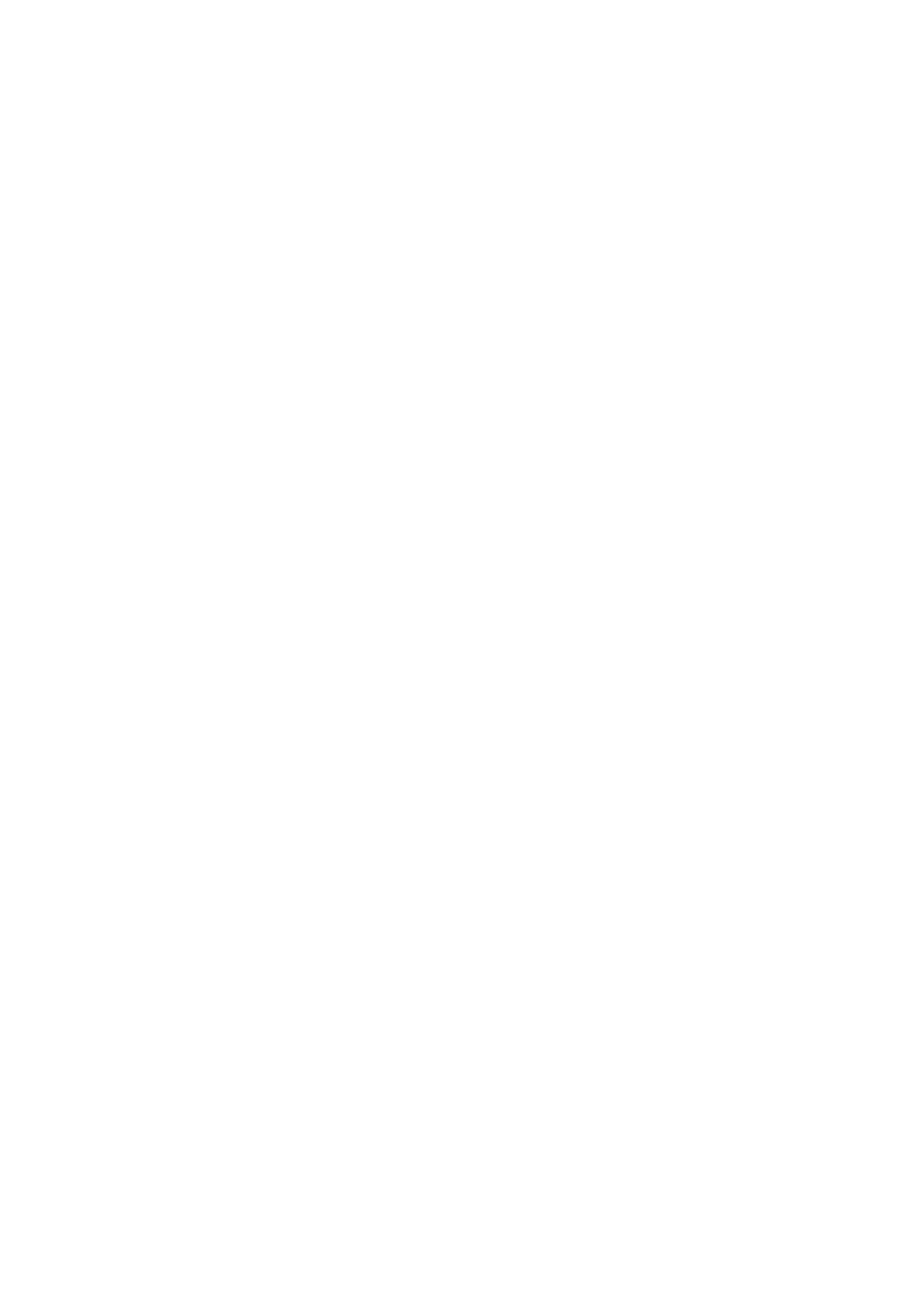| <b>Parameter</b>     | <b>CMOS Process</b> |         |             |          |         |         |
|----------------------|---------------------|---------|-------------|----------|---------|---------|
|                      | nMOS                |         | <i>pMOS</i> |          |         |         |
| $L(\mu m)$           | 1                   | 0.35    | 1           | 0.35     | 0.18    | 0.18    |
| $W(\mu m)$           | 25                  | 0.5     | 25          | 0.5      | 2       | 0.4     |
| $V_T(V)$             | 0.623               | 0.659   | $-0.7$      | $-0.623$ | $-1.42$ | $-0.34$ |
| $k(\mu A/V^2)$       | 160                 | 210     | 45          | 60       | 116     | 100     |
| $V_E(V)$             | $-353$              | $-50.7$ | 55.6        | 16.3     |         |         |
| $a^* \xi_c(V/\mu m)$ | 1.74                | 1.22    | 3           | 3        | 3       | 3       |

The Early voltage was extracted from the output characteristics (Figs.6). TABLE 1. Parameters extracted from the measured data for all studied devices

A complete strong inversion plot for the output characteristic of a  $1 \mu m$  channel *n*MOS device is shown in Fig.7.

As we have seen earlier, the active region measurements agree completely with the model. Still, when considering the triode region, a noticeable overestimation of the real current in the channel is obtained with the model.



**Fig.7.** Complete strong inversion plot for drain current as a function of  $V_{DS}$  for an nMOS transistor

This difference, which increases at higher gate voltage (Fig.7), arises from the modulation of the carrier mobility in the channel.

Due to the high electrical fields created by the gate biasing the carrier mobility is additionaly reduced determining an increase of the importance velocity saturation effect. This fact shows the importance of the inclusion of velocity saturation in any analytical model for the MOSFET.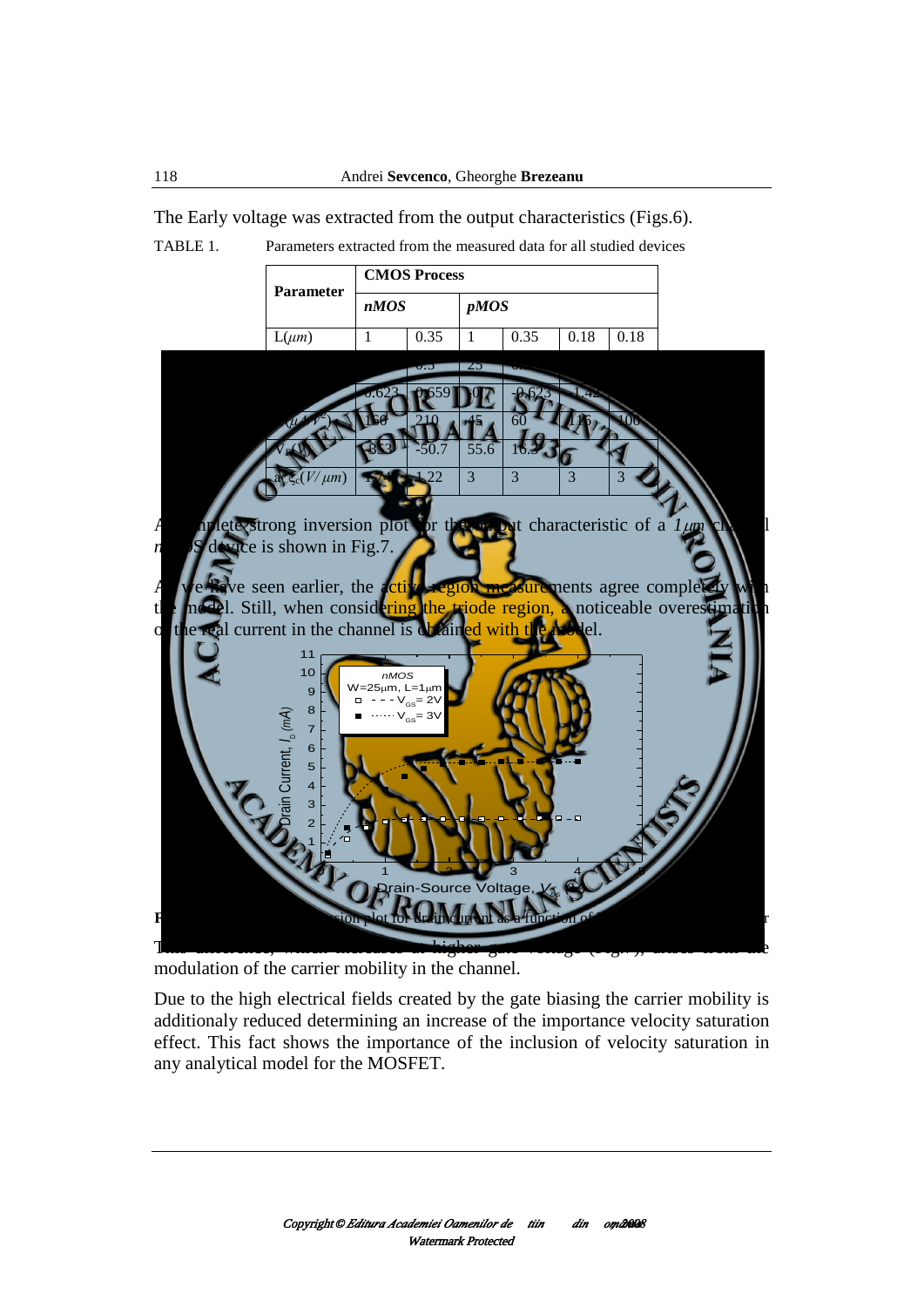The transconductance curves calculated using (16) are compared with the experimental data in Figs.8. The same good theory – experiment agreement as for the transfer characteristics (Figs. 5) is obtained, for any channel width (Figs.8).



**Fig.8.** Transconductance dependence on drain current for: (a) pMOS; (b) and (c) nMOS

## **6. Conclusions**

An accurate analytical model with a reduced parameter set for submicron MOS transistors was presented.

The model takes into account the velocity saturation in the channel and the channel-length modulation.

Simple equations with just a few parameters were obtained for the drain current, drain voltage and transconductance for both *pMOS* and *nMOS* transistors.

For *n*MOS transistors, a linearization of the carrier velocity dependence on the longitudinal electrical field was necessary.

Several new parameters were introduced in the model in order to evince the velocity saturation importance.

The knee point corresponds to the bias which creates the critical eletrical field.

For biasing over the knee point the velocity saturation effect becomes predominant.

A new expression of the drain current, which takes into account the channel length modulation, was achieved.

A new expression of the drain current in the active region, which takes into account the channel-length modulation, was obtained.

This equation evinces that the drain current increases due to the voltage drop on the effective pinch-off region.